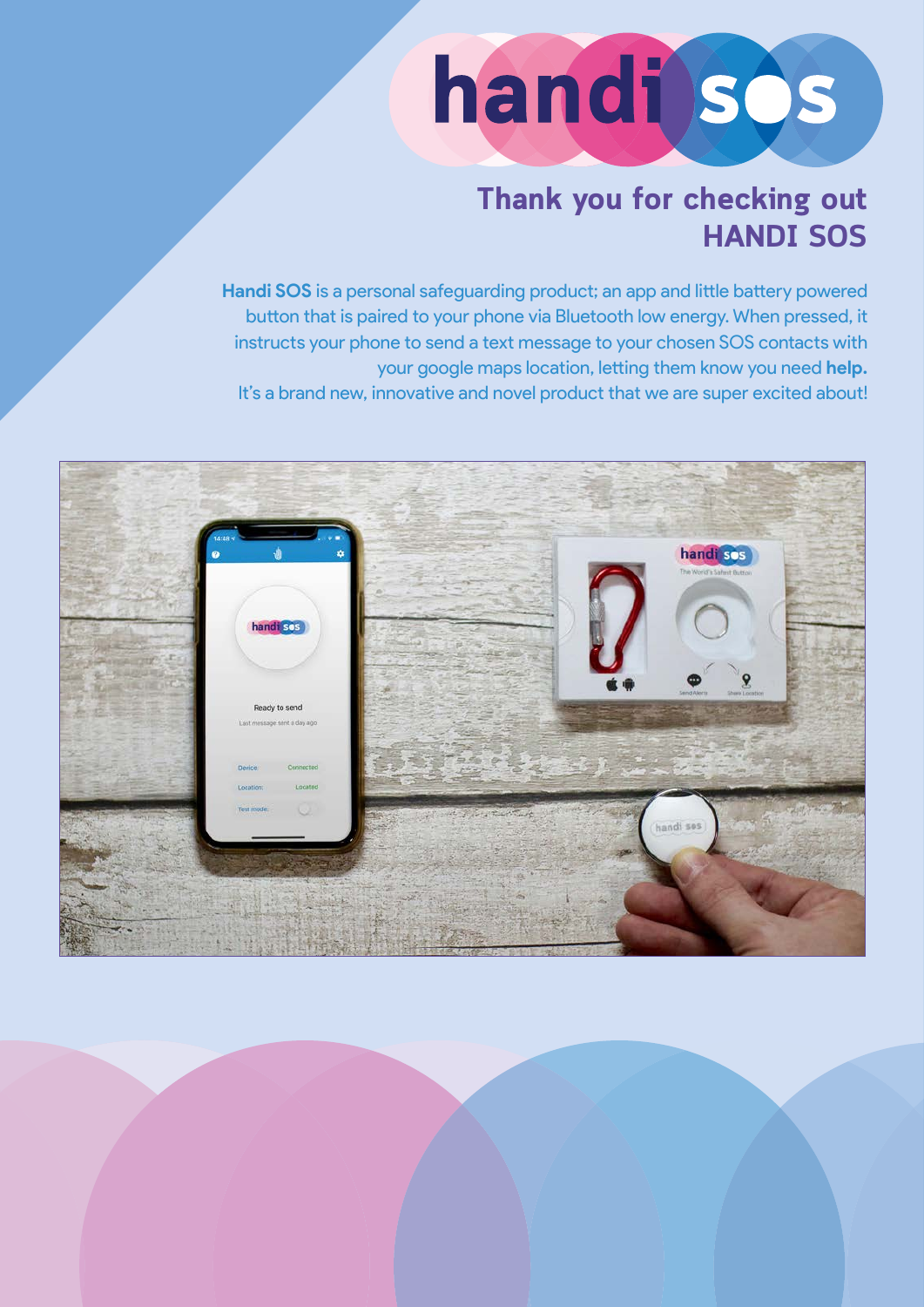

#### **WHY was Handi SOS created?**

Have you ever tried letting someone know you need assistance in a moment of panic or distress or when your phone is out of reach?

Handi SOS was created as a personal safety gadget that enables you to quickly and discreetly send an SOS message with your location by the simple press of a button; even if your phone is out of reach.

### **WHAT is Handi SOS?**

Handi SOS is a small coin sized portable, battery powered bluetooth button and app that pairs with your smart phone allowing you to notify selected contacts you need help – even if your phone is 30 metres away.

### **WHAT does it do?**

When pressed, the Handi SOS button sends a text message and your Google Maps location to the people you wish to inform that you are in need of help.

### **HOW does it work?**

Powered by Bluetooth Low Energy (BLE), the small coin sized button is paired with your phone. When pressed, the button sends a signal to your phone and the Handi SOS app instructs your phone to send a text message with your location to the contacts you have selected; including an emergency service (such as the Police) if you wish. These contacts will receive the SMS text message with your location based on the GPS location of your phone.



**[Watch Explainer Video](https://www.youtube.com/watch?v=izmnn_rd2fU)**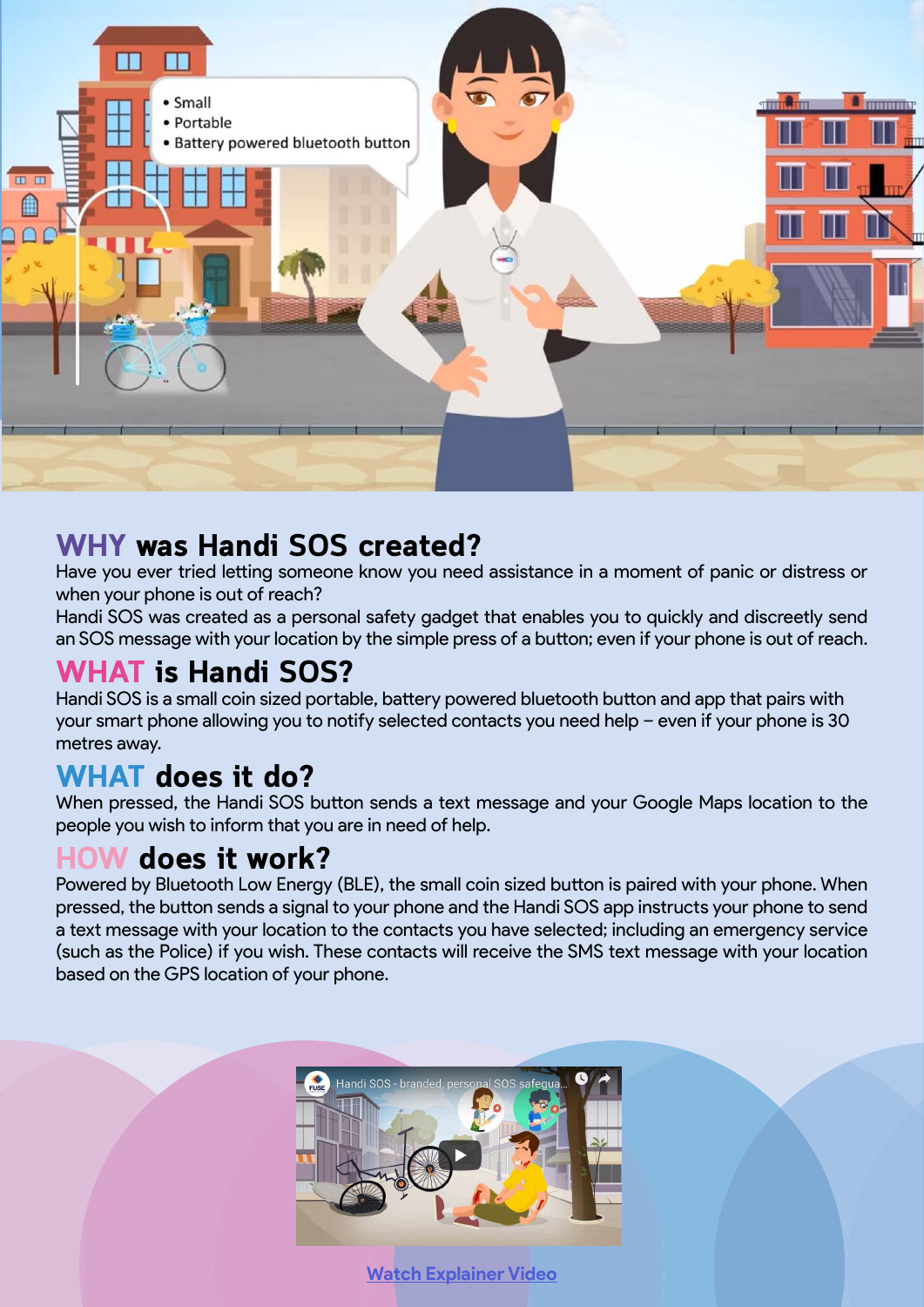# **Handi SOS for end-users:**

- It is an affordable and easy to use gadget that could be cherished by pretty much everyone.
- Because of its safeguarding features, it has a really positive impact on society in providing peace of mind to anyone that carries one.
- It helps people feel less vulnerable at times when they need it the most in emergency or compromising situations.
- It is a useful, helpful safety product that is small, discreet and has a long battery life.
- There are no complicated monthly fees or subscriptions.
- The App is free to download and the button has a replaceable battery for on-going use.
- There are no other products like it in the marketplace.
- Works on Android and iOS devices.
- Works around the world.



# **Handi SOS for Corporates / B2B / Retail**

An ideal corporate gift, retail / branded promotional merchandise item

- Can be branded with your logo
- A genuinely useful and intriguing product that people will associate with you/your brand/company
- Constant and ongoing brand promotion
- A new product to the market that is memorable / interactive / unique / novel / innovative
- As a safeguarding product it will show / remind users that you are a brand that 'cares'
- Affordable with economy of scale price points (the more you order the lower the unit price)
- Can be packaged based on your requirements (design and style)

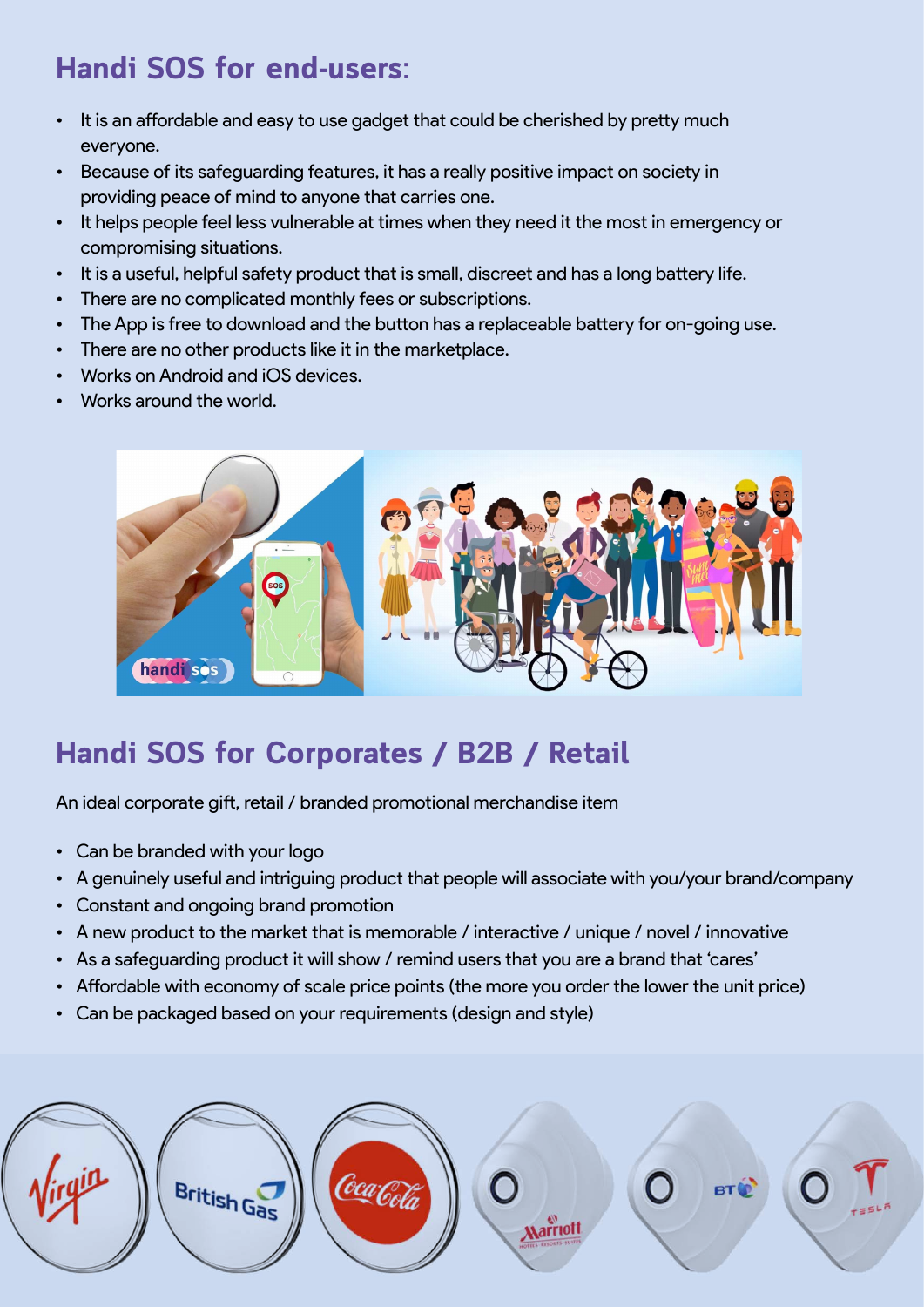#### **[Read](https://www.handisos.co.uk/use-cases/)  [USE CASES](https://www.handisos.co.uk/use-cases/)  [for Handi SOS](https://www.handisos.co.uk/use-cases/)**